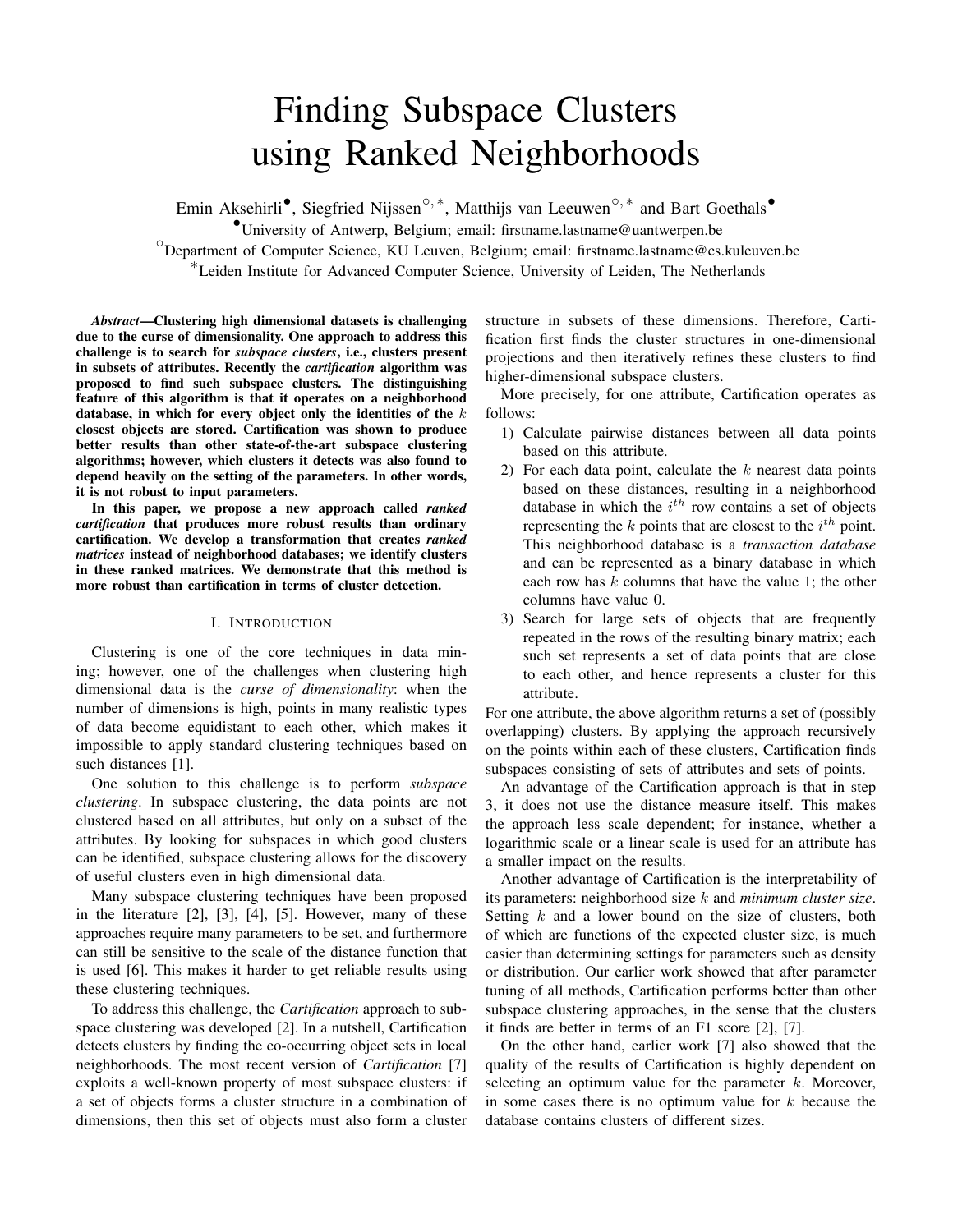In this paper, we address the challenge of setting robust parameters for Cartification. We propose a new method that inherits many of the ideas of Cartification, but is less sensitive to a good choice for the parameter  $k$ . Roughly speaking, our method is as follows:

- instead of creating a binary transaction database in step 2 above, we create a new *rank-based* matrix, in which for every data point  $i$ , we rank the other points according to the distance to the point  $i$ ;
- in the rank-based matrix, we apply a *rank-based tiling* method to identify points that are all close to each other. This rank-based method has only one parameter  $\theta$  that influences the size of the tiles that can be found.

Note that by creating a rank-based matrix, we still maintain the advantage of Cartification that it does not rely on the scale of the original distance function; indeed, if we would put a threshold for all the ranks at  $k$ , we could easily create the binary matrix that was used in the original Cartification approach.

Furthermore, we will experimentally show that the proposed method is less sensitive to the choice of the parameter  $\theta$ and produces clusters that are equally well as the original Cartification method, or better.

The outline of this paper is as follows: In Section II, we introduce Cartification; in Section III we introduce our proposed modification. We compare the binary Cartification method to our algorithm in Section IV. And we conclude in Section V.

## II. SUBSPACE CLUSTERING USING CARTIFICATION

This paper improves the Cartification approach for subspace clustering. In this section we will summarize the approach of the most recent version of Cartification [7]; this provides the foundations for our improvements.

Cartification operates on relational databases. A *relational database*  $D$  is defined as a set of data objects  $\{o_1, \ldots, o_n\}$ . Each data object  $o_i$  consists of a vector defined over a set attributes  $A = \{a_1, a_2, \dots, a_m\}$ . We are interested in finding subsets of attributes  $A \subseteq \mathcal{A}$  and subsets of object identifiers  $O \subseteq \{1, \ldots, n\}$  such that for each attribute  $a \in A$ , the values in the selected set of objects  $O$  are similar.

The Cartification algorithm is an instance of the SUB-SPACESEARCH procedure in Algorithm 1, where the procedure is initialized with  $A = \emptyset$  and  $O = \{1, \ldots, n\}.$ The SUBSPACESEARCH procedure iteratively considers all individual attributes, and identifies clusters in each individual attribute by using the function FINDCLUSTERS. The function FINDCLUSTERS( $O$ ,  $a_d$ ) is the core of the algorithm and looks for good clusters for attribute  $a_d$ , restricting the search to objects in set O. For each resulting cluster, the search continues recursively if the cluster is large enough.

Due to its recursive nature, Cartification can identify a large number of subspace clusters. Important aspects in how many clusters it identifies are the choice for the parameter  $\mu$  and the exact implementation of function FINDCLUSTERS.

Algorithm 1 SUBSPACESEARCH $(A, O)$  procedure

- Input: A subspace cluster as a pair of attributes A and object identifiers O
- Output: Higher dimensional subspace clusters, being supersets of A and subsets of O
	- 1: **output** subspace cluster  $(A, O)$
- 2: for each  $d \in \{1, \ldots, m\}$  do
- 3: if  $a_d \notin A$  then
- 4:  $S := \text{FINDCLUSTERS} (O, a_d)$
- 5: for each  $O' \in S$  do
- 6: if  $|O'|\geq \mu$  then
- 7: SUBSPACESEARCH $(A \cup \{a_d\}, O')$

|                   | $A_1$ |                         |                                                                                                               |
|-------------------|-------|-------------------------|---------------------------------------------------------------------------------------------------------------|
| O <sub>1</sub>    | 3000  | $6-NN(\mathbf{o}_1)$    | $\{o_1, o_2, o_3, o_4, o_7, o_8\}$                                                                            |
| $\mathbf{O}_2$    | 2000  | $6-NN(\mathbf{o}_2)$    | $\{\mathbf{o}_1, \mathbf{o}_2, \mathbf{o}_3, \mathbf{o}_4, \mathbf{o}_7, \mathbf{o}_8\}$                      |
| $\mathbf{O}_3$    | 2300  | $6-NN(\mathbf{o}_3)$    | $\{\mathbf{o}_1, \mathbf{o}_2, \mathbf{o}_3, \mathbf{o}_4, \mathbf{o}_7, \mathbf{o}_8\}$                      |
| $\mathbf{O}_4$    | 2600  | $6-NN(\mathbf{o}_5)$    | $\left\{\mathbf{0}_5, \mathbf{0}_6, \mathbf{0}_9, \mathbf{0}_{10}, \mathbf{0}_{11}, \mathbf{0}_{12} \right\}$ |
| O <sub>5</sub>    |       | $6-NN(O6)$              | $\left\{\mathbf{0}_5, \mathbf{0}_6, \mathbf{0}_9, \mathbf{0}_{10}, \mathbf{0}_{11}, \mathbf{0}_{12}\right\}$  |
| $\mathbf{o}_6$    | 11    | $6-NN(\mathbf{o}_7)$    | $\{o_1, o_2, o_3, o_4, o_7, o_8\}$                                                                            |
| O <sub>7</sub>    | 2100  | $6-NN(\mathbf{o}_8)$    | $\{\mathbf{o}_1, \mathbf{o}_2, \mathbf{o}_3, \mathbf{o}_4, \mathbf{o}_7, \mathbf{o}_8\}$                      |
| $\mathbf{o}_8$    | 3500  | $6-NN(\mathbf{o}_9)$    | $\{{\bf o}_5,{\bf o}_6,{\bf o}_9,{\bf o}_{10},{\bf o}_{11},{\bf o}_{12}\}$                                    |
| $\mathbf{O}_9$    | 4     | $6-NN(\mathbf{o}_{10})$ | $\{{\bf o}_5,{\bf o}_6,{\bf o}_9,{\bf o}_{10},{\bf o}_{11},{\bf o}_{12}\}$                                    |
| $\mathbf{o}_{10}$ | 16    | $6-NN(O_{11})$          | $\{{\bf o}_5,{\bf o}_6,{\bf o}_9,{\bf o}_{10},{\bf o}_{11},{\bf o}_{12}\}$                                    |
| $O_{11}$          | 2     | $6-NN(O_{12})$          | $\{{\bf 0}_5, {\bf 0}_6, {\bf 0}_9, {\bf 0}_{10}, {\bf 0}_{11}, {\bf 0}_{12}\}$                               |
| $\mathbf{0}_{12}$ |       |                         | (b) Neighborhood Database                                                                                     |
|                   |       |                         |                                                                                                               |

(a) Database

Fig. 1: A simple database of 12 object with one attribute and its Neighborhood DB

In Cartification [7], FINDCLUSTERS relies on a database of  $k$ -nearest neighborhoods. The  $k$ -nearest neighborhood of one object in a database is the set of  $k$  objects that are closest to it; we can construct such a neighborhood for all objects in the database. More formally, we can define the  $k$ -nearest neighborhood for one object as follows.

*Definition 1 (k-Nearest Neighborhood):* Let  $NN_k(o_i)$  be the  $k^{th}$  closest object to  $o_i$ , then the k-nearest neighborhood of  $o_i$  is defined as

$$
k\text{-}NN(\mathbf{o}_i) = {\mathbf{o}_j | \delta(\mathbf{o}_i, \mathbf{o}_j)} \leq \delta(\mathbf{o}_i, NN_k(\mathbf{o}_i))}
$$

For example, the 6-nearest neighborhood of  $o_1$  in Figure 1a is  $6-NN(o_1) = \{o_1, o_2, o_3, o_4, o_7, o_8\}.$ 

A neighborhood database is created based on the  $k$ -nearest neighborhoods.

*Definition 2 (Neighborhood Database):* Given a parameter  $k$ , the neighborhood database is a vector

$$
(k\text{-}NN(\mathbf{o}_1),k\text{-}NN(\mathbf{o}_1),\ldots,k\text{-}NN(\mathbf{o}_n)),
$$

where  $k$ -NN( $o_i$ ) represents the set of neighbors of object i. The neighborhood database of the database in Figure 1 is shown in Figure 1b.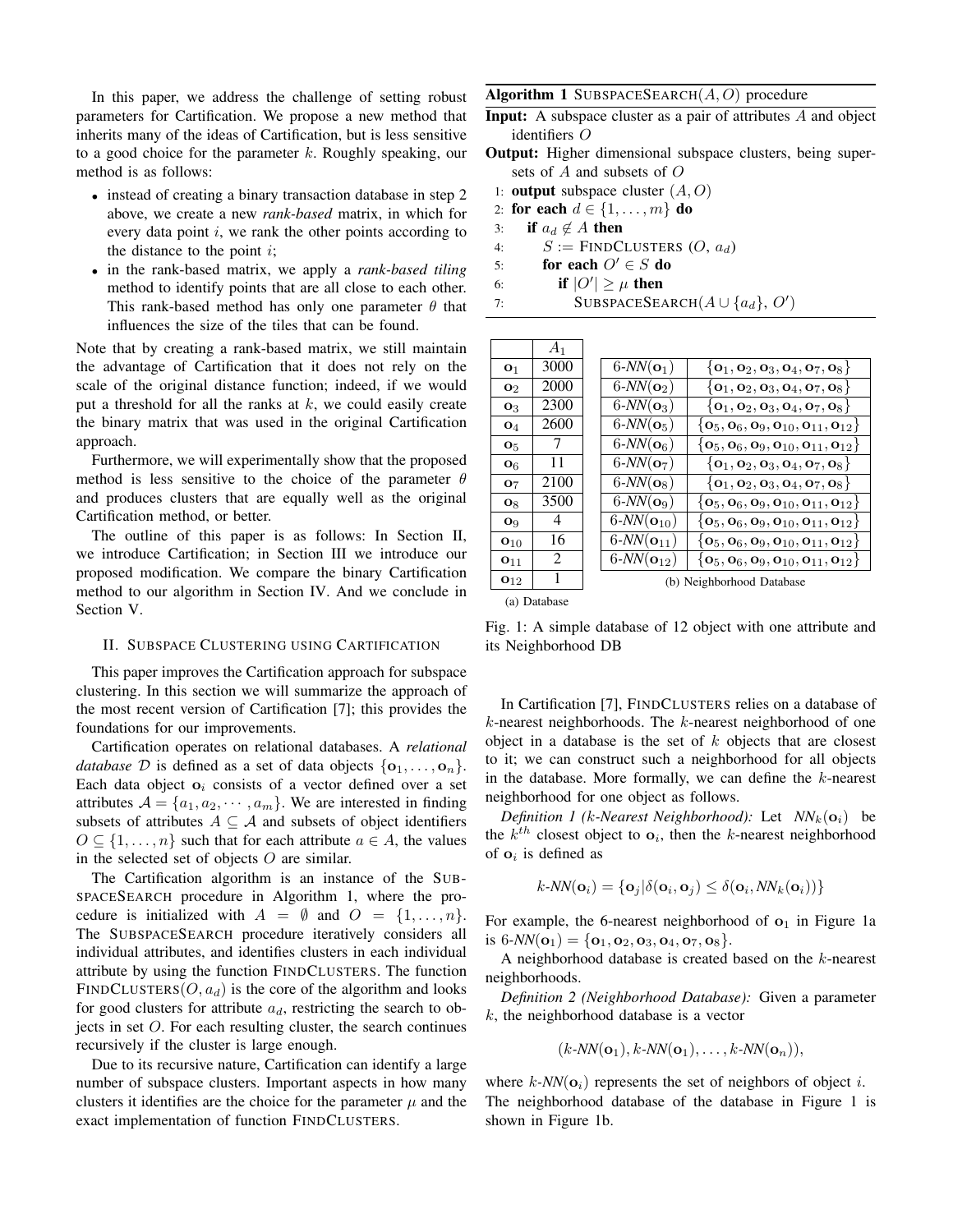Note that the *neighborhood database* is a *transaction database*, as widely used in the domain of frequent itemset mining.

The idea behind Cartification is that the objects that form clusters co-occur in each others' neighborhoods. For example in Figure 1b, objects 1, 2, and 3 are members of the same cluster and they co-occur in the neighborhoods of the objects 1, 2, 3, 4, 7, and 8.

Consequently, Cartification uses an *itemset mining*-like approach to identify sets of frequently co-occurring objects. This is done by looking for frequent sets of objects in the neighborhood database [7]. Each such frequent set identifies a cluster, and is returned by the FINDCLUSTERS function used in Algorithm 1.

Characteristic for Cartification is that the order of the objects in the neighborhood matrix determines the clusters that are found; the distances in the data matrix are not used directly. This makes the approach less scale dependent.

An issue is, however, how to set  $k$  properly: for a large value of  $k$ , the neighborhood of each object will be large; indeed, for  $k = |O|$ , all neighborhoods would be identical and would contain all objects in O. Within the resulting database, we could potentially identify every subset of  $O$  as a cluster. If we set  $k$  too low, on the other hand, we also limit the maximum size of clusters that can be found. Finding a value for  $k$  that is neither too low nor too high is hence not easy. To address this problem, we propose a new approach in this paper that operates on the ordered neighborhoods.

#### III. RANKED CARTIFICATION

In this paper, we use the distances between objects in the data to define a ranked neighborhood matrix. We claim that in this matrix clusters can be identified more robustly.

We first formalize the problem of finding clusters in ranked data, followed by a new type of the FINDCLUSTERS algorithm that finds this type of cluster.

## *A. Problem Definition*

Following the transformation idea of Cartification, we transform a relational database into a ranked neighborhood matrix, and then use this matrix to detect subspace clusters.

*Definition 3 (Ranked Neighborhood):* The *Ranked Neighborhood* of an object  $o_i$  is an *n*-dimensional vector, where  $n = |\mathcal{D}|$ , and is denoted as  $\mathbf{N}(\mathbf{o}_i)$ . The  $j^{th}$  value of the vector is defined as

$$
\mathbf{N}(\mathbf{o}_i)_j = |\{\mathbf{o}_k \in \mathcal{D} \mid \delta(\mathbf{o}_i, \mathbf{o}_k) < \delta(\mathbf{o}_i, \mathbf{o}_j)\}|,
$$

i.e., each dimension  $j$  represents the number of objects between the object  $o_i$  and the object  $o_j$  in the ordered neighborhood.

o<sup>1</sup> o<sup>2</sup> o<sup>3</sup> o<sup>4</sup> o<sup>7</sup> o<sup>8</sup> o<sup>5</sup> o<sup>6</sup> o<sup>9</sup> o<sup>10</sup> o<sup>11</sup> o<sup>12</sup> o<sup>6</sup> 10 6 8 9 7 11 1 0 2 3 4 5



Figure 2 shows the *ranked neighborhood* of  $o_6$ . The columns of the vector represent the objects 1 through 12. For

TABLE I: Ranked Neighborhood Matrix of Figure 1a

|                   | O <sub>1</sub> | O <sub>2</sub> | $\mathbf{O}_3$          | O <sub>4</sub> | O <sub>5</sub> | O <sub>6</sub> | <b>O</b> 7     | $\mathbf{O}8$  | O <sub>9</sub> | $\mathbf{O}_{10}$ | O <sub>11</sub> | O <sub>12</sub> |
|-------------------|----------------|----------------|-------------------------|----------------|----------------|----------------|----------------|----------------|----------------|-------------------|-----------------|-----------------|
| O <sub>1</sub>    | $\Omega$       | 5              | 3                       |                | 8              | 7              | 4              | 2              | 9              | 6                 | 10              | 11              |
| $\mathbf{o}_2$    | 4              | $\Omega$       | $\overline{c}$          | 3              | $\overline{8}$ | 7              |                | 5              | 9              | 6                 | 10              | 11              |
| $\mathbf{O}3$     | 4              | $\overline{c}$ | $\theta$                | 3              | 8              | 7              |                | 5              | 9              | 6                 | 10              | 11              |
| O <sub>4</sub>    |                | 5              | 3                       | $\theta$       | 8              | 7              | 4              | $\overline{c}$ | 9              | 6                 | 10              | 11              |
| O <sub>5</sub>    | 10             | 6              | 8                       | 9              | $\Omega$       | 2              | 7              | 11             |                | 3                 | 4               | 5               |
| $\mathbf{O}_6$    | 10             | 6              | 8                       | 9              |                | $\theta$       | 7              | 11             | 2              | 3                 | $\overline{4}$  | 5               |
| O <sub>7</sub>    | 4              | $\overline{2}$ | 1                       | 3              | 8              | 7              | $\overline{0}$ | 5              | 9              | 6                 | 10              | 11              |
| $\mathbf{o}_8$    |                | 5              | 3                       | $\overline{2}$ | 8              | 7              | 4              | $\theta$       | 9              | 6                 | 10              | 11              |
| O <sub>9</sub>    | 10             | 6              | 8                       | 9              |                | $\overline{2}$ | 7              | 11             | $\theta$       | 3                 | 4               | 5               |
| $\mathbf{o}_{10}$ | 10             | 6              | 8                       | 9              | $\overline{2}$ |                | 7              | 11             | 3              | $\theta$          | $\overline{4}$  | 5               |
| $O_{11}$          | 10             | $\overline{6}$ | 8                       | 9              | $\overline{3}$ | $\overline{4}$ | 7              | 11             | 2              | 5                 | $\theta$        |                 |
| $\mathbf{o}_{12}$ | 10             | 6              | $\overline{\mathbf{8}}$ | 9              | 3              | $\overline{4}$ | 7              | 11             | $\overline{c}$ | 5                 |                 | $\Omega$        |

example,  $\mathbf{o}_9$  is the  $2^{nd}$  closest object to  $\mathbf{o}_6$ , after  $\mathbf{o}_5$ , hence, the  $9^{th}$  value of the vector is 2.

Based on the ranked neighborhoods we define a ranked neighborhood matrix.

*Definition 4 (Ranked Neighborhood Matrix):* The *Ranked Neighborhood Matrix* is the matrix of ranked neighborhoods, i.e., it is the matrix

$$
\mathbf{M} = \left(\begin{array}{c|c} \mathbf{M}(\mathbf{o}_1) & \mathbf{---} \\ \hline \mathbf{N}(\mathbf{o}_2) & \mathbf{---} \\ \vdots & \vdots \\ \mathbf{N}(\mathbf{o}_n) & \mathbf{---}\end{array}\right)
$$

Table I shows the *ranked neighborhood matrix* for the database in Figure 1a. It has 12 rows and 12 columns representing the objects in the database. Each row is the ranked vector of the respective object: compare the row of  $o_6$  to Figure 2.

The ranked matrix preserves the neighborhood relations in the original database. If a set of objects is close to each other, their respective *rank*s will be under a certain threshold. In Table I, the mutual ranks of objects 1, 2, 3, 4, 7, 8 are all below 6. The same observation holds for the objects 4, 6, 9– 12. Considering the original database in Figure 1a, we can see that both sets of these objects form clusters. Therefore, we can detect cluster structures by finding the minimum values in a ranked matrix.

Note the similarity to *Cartification*: the objects that have a ranking score below a certain threshold are the *neighbors* of the respective object. For example, the objects in  $6-NN(\mathbf{o}_1)$ , cf. Figure 1b, have values below 6 at the first row of Table I. Nevertheless, in contrast to the set-based approach of Cartification's neighborhoods, ranked neighborhoods preserve the relative similarity information *in* the neighborhoods. Using the complete neighborhood information, we can make the cluster detection more robust, without fixing a threshold  $k$ .

The idea is to formalize the discovery of clusters as the discovery of *tiles* of low rank in the ranked neighborhood matrix.

*Definition 5 (Tile):* Given a set of object identifiers O, a *tile* in a ranked neighborhood matrix M is a square submatrix of the ranked neighborhood matrix. That is, for a given set of object identifiers  $O$ , it consists of all cells  $M_{ij}$  of M with  $i, j \in O$ .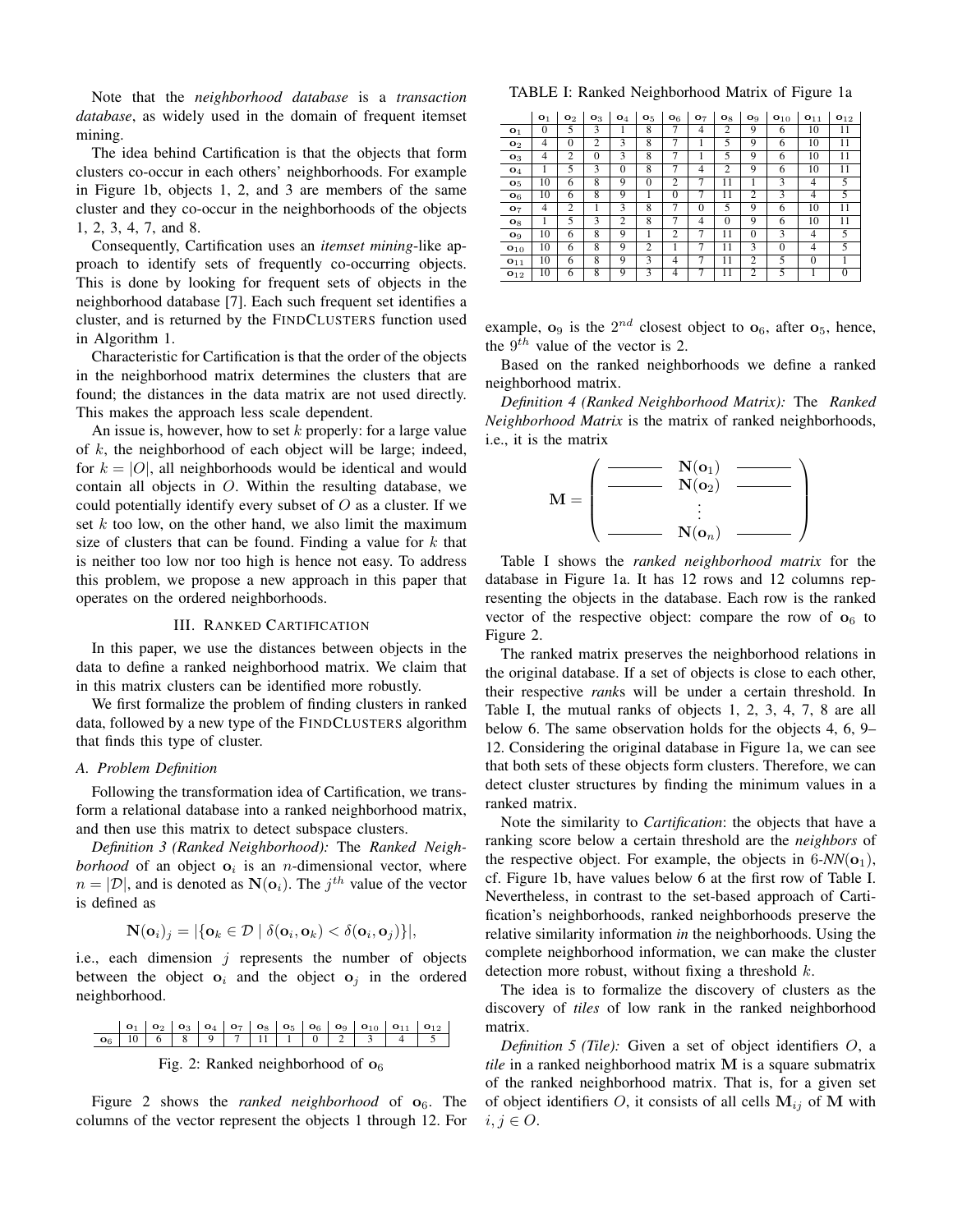We define the quality of a tile identified by a set of objects identifiers O as

$$
f(O) = \sum_{i \in O, j \in O} (\mathbf{M}_{ij} - \theta),
$$

where  $\theta$  is a scalar value for thresholding.

A *minimal tile* is a tile that has minimal score  $f(O)$ .

The idea behind the scoring function is that cells in the ranked neighborhood matrix with a value higher than the threshold will contribute a positive term to the summation, while cells below the threshold contribute a negative term. Clusters are preferred that have as many cells below the threshold  $\theta$  in the corresponding tile.

Note that we need to solve this minimization problem multiple times, as we need to solve it for the different attributes independently. The FINDCLUSTERS implementation for ranked Cartification hence solves the problem of finding the minimal tile for each attribute independently, while restricting the search to only those objects that it is allowed to put in a cluster, as identified by the  $O$  parameter of the FINDCLUSTERS function.

Indirectly, the parameter  $\theta$  influences the size of the clusters that can be found. In our experimental evaluation, we will compare the effect of this parameter to that of the  $k$  parameter in the original Cartification method.

### *B. Properties*

The problem of ranked tiling was studied in earlier work by Le Van et al. [8]. However, given the origin of the ranked matrix studied in ranked Cartification, we can use a more efficient algorithm in this particular setting. Our algorithm relies on the particular properties of the sorted ranked neighborhood matrix.

*Definition 6 (Sorted Ranked Neighborhood Matrix):* Given an attribute  $a_d$ , the *sorted ranked neighborhood matrix* for this attribute is the ranked neighborhood matrix obtained by sorting the objects in the rows and columns according to their values for attribute  $a_d$ .

For example, if we sort the rows and columns of the ranked neighborhood matrix in Table I according to the object values in  $a_1$ , then we will obtain the matrix in Table II.

| TABLE II: Sorted Ranked Neighborhood Matrix for $a_1$ |  |  |  |  |
|-------------------------------------------------------|--|--|--|--|
|-------------------------------------------------------|--|--|--|--|

|                       | $\mathbf{o}_{12}$ | $\mathbf{o}_{11}$ | $\mathbf{o}_9$ | $\mathbf{o}_5$          | O <sub>6</sub> | $\mathbf{o}_{10}$ | $\mathbf{O}_2$ | O <sub>7</sub> | $\mathbf{o}_3$ | $\mathbf{o}_4$ | O <sub>1</sub> | $\mathbf{o}_8$ |
|-----------------------|-------------------|-------------------|----------------|-------------------------|----------------|-------------------|----------------|----------------|----------------|----------------|----------------|----------------|
| $\mathbf{O}_{12}$     | $\Omega$          |                   | $\overline{c}$ | 3                       | 4              | 5                 | 6              | 7              | 8              | 9              | 10             | 11             |
| $\mathbf{o}_{11}$     | 1                 | $\theta$          | $\overline{c}$ | 3                       | 4              | 5                 | 6              | 7              | 8              | 9              | 10             | 11             |
| O <sub>9</sub>        | 5                 | 4                 | $\theta$       | 1                       | 2              | 3                 | 6              | 7              | 8              | 9              | 10             | 11             |
| <b>O</b> <sub>5</sub> | 5                 | 4                 | 1              | $\mathbf{0}$            | $\overline{2}$ | 3                 | 6              | 7              | 8              | 9              | 10             | 11             |
| O <sub>6</sub>        | 5                 | 4                 | $\overline{c}$ | 1                       | $\theta$       | 3                 | 6              | 7              | 8              | 9              | 10             | 11             |
| $\mathbf{o}_{10}$     | 5                 | 4                 | 3              | 2                       | 1              | $\theta$          | 6              | 7              | $\overline{8}$ | 9              | 10             | 11             |
| O <sub>2</sub>        | 11                | 10                | 9              | 8                       | 7              | 6                 | $\theta$       |                | $\overline{c}$ | 3              | $\overline{4}$ | 5              |
| O <sub>7</sub>        | 11                | 10                | 9              | 8                       | 7              | 6                 | $\overline{2}$ | $\theta$       |                | 3              | $\overline{4}$ | 5              |
| O <sub>3</sub>        | 11                | 10                | 9              | $\overline{\mathbf{8}}$ | 7              | 6                 | 2              |                | $\theta$       | 3              | $\overline{4}$ | 5              |
| $\mathbf{O}_4$        | 11                | 10                | 9              | 8                       | 7              | 6                 | 5              | 4              | 3              | $\theta$       | 1              | $\overline{c}$ |
| O <sub>1</sub>        | 11                | 10                | 9              | 8                       | 7              | 6                 | 5              | $\overline{4}$ | 3              |                | $\theta$       | $\overline{c}$ |
| $O_8$                 | 11                | 10                | 9              | 8                       | 7              | 6                 | 5              | 4              | 3              | 2              |                | $\theta$       |

The following properties hold for a *sorted ranked matrix* M:

*Property 1:* For all i:  $M_{ii} = 0$ .

*Proof:* The diagonals are always zero since the order of rows and columns is the same and each point is most similar to itself.

*Property 2:* For the values in the  $i^{th}$  row, the following statement holds:

- for j and k with  $i < j < k$ :  $M_{ij} \le M_{ik}$ ;
- for j and k with  $j < k < i$ :  $M_{ij} \ge M_{ik}$ .

*Proof:* By definitions 3 and 4, each row of M is a ranked neighborhood, i.e.,  $\mathbf{M}_{ij} = \mathbf{N}(\mathbf{o}_i)_j$ . Furthermore, each column corresponds with a value  $x_j$  for the attribute  $a_d$ . Since the columns are sorted according to these values,  $i < j < k \implies$  $x_i \leq x_j \leq x_k$ , and hence  $\delta(x_i, x_j) \leq \delta(x_i, x_k)$ . The second half of the property can be proven in a similar way. We prove a similar property for the columns.

*Property 3:* For the values in the  $i^{th}$  column, it holds that:

- for j and k with  $i < j < k$ :  $M_{ii} \le M_{ki}$ ;
- for j and k with  $j < k < i$ :  $M_{ji} \ge M_{ki}$ .

*Proof:* Similar to the proof of Property 2,  $i < j < k \implies$  $x_i \leq x_j \leq x_k \implies \mathbf{M}_{ji} \leq \mathbf{M}_{ki}$ . Here, the additional argument is that by moving lower down or higher up in a column from a particular  $M_{ii}$ , the number of objects ranked lower than the object in column  $i$  can only increase, as the objects lower down and higher up the matrix for this column are further away from the object  $o_i$ . From these properties follows an important new property that

allows us to improve the search significantly: *Property 4:* Minimal tiles are contiguous, i.e., the set of

objects chosen in a minimal tile  $O$  always consists of a range  $O = \{i, i+1, \ldots, j-1, j\}$  for some  $1 \le i \le j \le n$ .

*Proof:* This follows from the Properties 2 and 3.

П

All of these properties can be observed in Table II: (1) diagonals are all zero, (2) the value for  $\mathbf{o}_5$  at the row of  $\mathbf{o}_6$ is smaller than the value for  $o_9$ , because  $o_5$  is closer to the diagonal, (3) similarly, the value for  $\sigma_5$  is smaller at the row of  $o_2$  than the value for  $o_5$  at the row of  $o_6$ .

### *C. Algorithm*

To find subspace clusters, we propose the CARTIRANK algorithm, which follows the procedure in Algorithm 1. Similar to Cartification, CARTIRANK is initialized with an object set containing all possible objects and an empty dimension set. Firstly, it finds the clusters in one dimensional projections, and then, iteratively refines them to find higher dimensional subspace clusters. The main difference between CARTIRANK and Cartification is the approach taken to detect one dimensional clusters, i.e., it uses a different FINDCLUSTERS function. Instead of mining frequently co-occurring object sets in neighborhood databases, CARTIRANK uses sorted ranked neighborhood matrices.

Property 4 allows us to develop an efficient search algorithm to find minimal tiles: instead of searching over all possible subsets of objects, we search over all possible combinations of i and j with  $1 \leq i \leq j \leq n$ . This yields the algorithm in Algorithm 2 for finding a minimal tile. SQUARETILER takes the sorted ranked neighborhood matrix and the threshold  $\theta$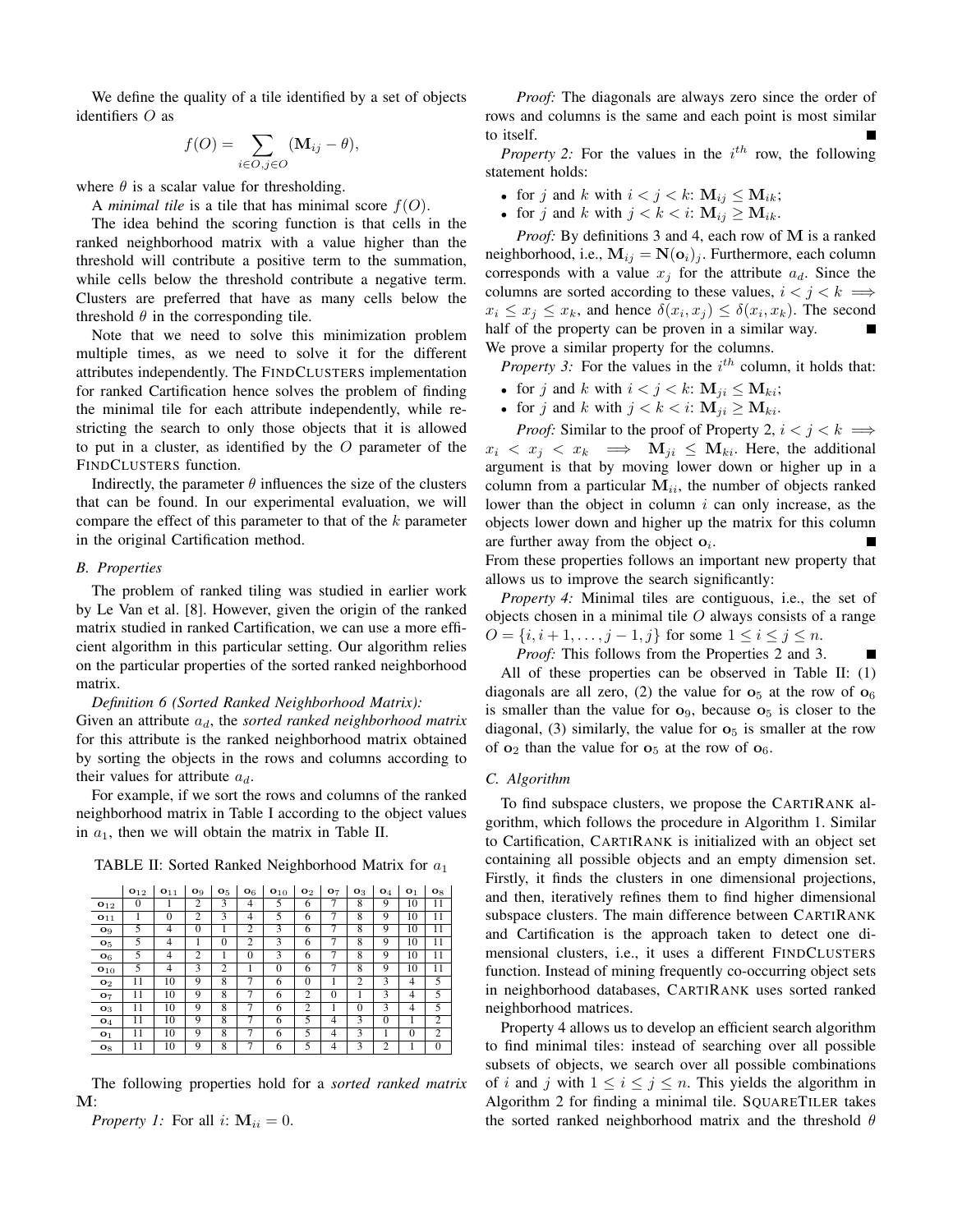Algorithm 2 SQUARETILER: Tiling on Sorted Ranked Matrix

| <b>Input:</b> M: Rank Matrix, $\theta$                                                    |  |
|-------------------------------------------------------------------------------------------|--|
| <b>Output:</b> $min\_t$ : Minimum tile                                                    |  |
| 1: $min_t := (0,0)$ // Minimum tile                                                       |  |
| 2: $min\_ts := -\theta$ // Minimum tile sum                                               |  |
| 3: for $i := 1$ to n do                                                                   |  |
| $ts := \mathbf{M}_{ii} - \theta$ // Tile sum<br>4:                                        |  |
| for $j := i + 1$ to n do<br>5:                                                            |  |
| $ns := (M_{ij} - \theta) + (M_{(i+1)j} - \theta) + \cdots + (M_{jj} - \theta)$<br>6:      |  |
| $+({\bf M}_{ii}-\theta)+({\bf M}_{i(i+1)}-\theta)+\cdots+({\bf M}_{i(i-1)}-\theta)$<br>7: |  |
| if $ns > 0$ then<br>8:                                                                    |  |
| Continue with the next $i$<br>9:                                                          |  |
| $ts := ts + ns$<br>10:                                                                    |  |
| if $ts < min\_ts$ then<br>11:                                                             |  |
| $min$ $ts := ts$<br>12:                                                                   |  |
| $min_t := (i, j)$<br>13:                                                                  |  |
| 14: <b>return</b> $min$ $t$                                                               |  |

as parameter. Exploiting the fact that ranks will only increase when increasing  $j$ , it stops growing a tile if the new addition of values does not decrease the sum (lines 8 and 9). This optimization exploits Properties 2 and 3.

# IV. EXPERIMENTAL EVALUATION

In this section, we empirically evaluate the cluster finding capabilities of CARTIRANK. We compare the robustness of CARTIRANK and Cartification with respect to parameter settings and data distributions. The overall cluster quality is evaluated in comparison with other state-of-the-art subspace clustering methods. For the reproducibility of the results, we provide the implementation and the datasets on our web site.<sup>1</sup>

#### *A. Robust Cluster Detection*

We compare the cluster detection capabilities of Cartification and CARTIRANK. Both of the algorithms exploit onedimensional projections to detect clusters. Therefore, they should be able to find clusters with various sizes and properties in projections without requiring strict parameter settings. In other words, the quality of the clusters should be robust to both parameters and the characteristics of the data. To evaluate the robustness of one-dimensional cluster finding capabilities, we generated 6 synthetic datasets. Properties of these dataset are shown in Table III. ns25 and ns50 have three clusters that are not separable, i.e., the diameters of the clusters are larger than the distances between clusters. s3 has 3 clusters with sizes 25, 50, and 25. vs4, vs5, and vs6 have clearly separated clusters of different sizes.

On these 6 datasets, we ran Cartification [7] and CARTI-RANK with different neighborhood sizes, by setting  $\theta$  and k respectively, and report the quality of the found clusters. Since we know the true clusters beforehand, we use a supervised F1 score to assess the quality of the found clusters. The F1 score is the harmonic mean of the *precision* and *recall* between

TABLE III: Datasets for robustness tests

| Name | $#$ of   | <b>Cluster Sizes</b> | Cluster | Distance       |
|------|----------|----------------------|---------|----------------|
|      | clusters |                      | Radius  | <b>Between</b> |
|      |          |                      |         | Clusters       |
| ns25 | κ        | $25 - 25 - 25$       |         |                |
| ns50 |          | 50-50-50             |         |                |
| s3   |          | $25 - 50 - 25$       |         |                |
| vs4  |          | $25-40-55-70$        |         | δ              |
| vs5  |          | 50-25-50-25-50       |         |                |
| vs6  |          | 15-30-45-45-30-15    |         |                |

two cluster sets. *Precision* between a known cluster  $C_1$  and a detected cluster  $C_2$  is the size of the intersection of  $C_1$  and  $C_2$  divided by the size of  $C_2$ . Likewise, *recall* is the number of common objects between  $C_1$  and  $C_2$  divided by the size of  $C_1$ . We map each known cluster to the detected cluster which produces the maximum F1 score and take the average of the scores. In other words, we measure whether the true clusters are among the clusters found using CARTIRANK and Cartification.

Figure 3 shows the F1 scores of the algorithms. We see the benefits of using the similarity information in the neighborhoods, i.e., using ranks, on all of the datasets: CARTIRANK produces better quality clusters for a wider range of  $\theta$  values. When the clusters are the same size but not separated, Cartification can detect the perfect clusters only for one parameter value, while CARTIRANK can produce the perfect clustering for a wide range of values.

The benefits are more visible on datasets that have clusters of various sizes, namely **vs4** and **vs6**. Given that  $k$  defines a limit on the size of clusters that can be found, cartification can find only one cluster size at a time, and thus, can never find all of the clusters at once. CARTIRANK can produce a perfect clustering for all of the datasets.

Our experiments with a wide range of values for the parameter  $\mu$  show that the effect of this parameter is negligible. For the same  $\theta$ , in these experiments, the  $\mu$  parameter does not change the outcome at all, or changes the F1 score of the found clusters not more than a value of 0.05.

## *B. Subspace Clustering*

To evaluate subspace cluster finding capabilities of the methods, we generated a set of datasets. Each dataset has five sets of overlapping clusters which are hidden in five sets of attributes. An object can be a member of one cluster according to one attribute and a different cluster in another attribute.

An example cluster formation is visualized in Figure 6, in which the columns represent attributes and the rows represent objects. Cluster assignments in different attributes are shown as  $C_i$ . For example  $o_1$  and  $o_i$  are in cluster  $C_1$  according to attributes  $a_1$  and  $a_2$ , but they are in different clusters in  $a_k$ .

Generation parameters for the datasets are shown in Table IV. After generating datasets using these parameters, we added two redundant dimensions with uniform random values along with 5% random noise.

The F1 scores of the found clusters for a range of parameters are shown in Figure 4. As in one-dimensional clustering, the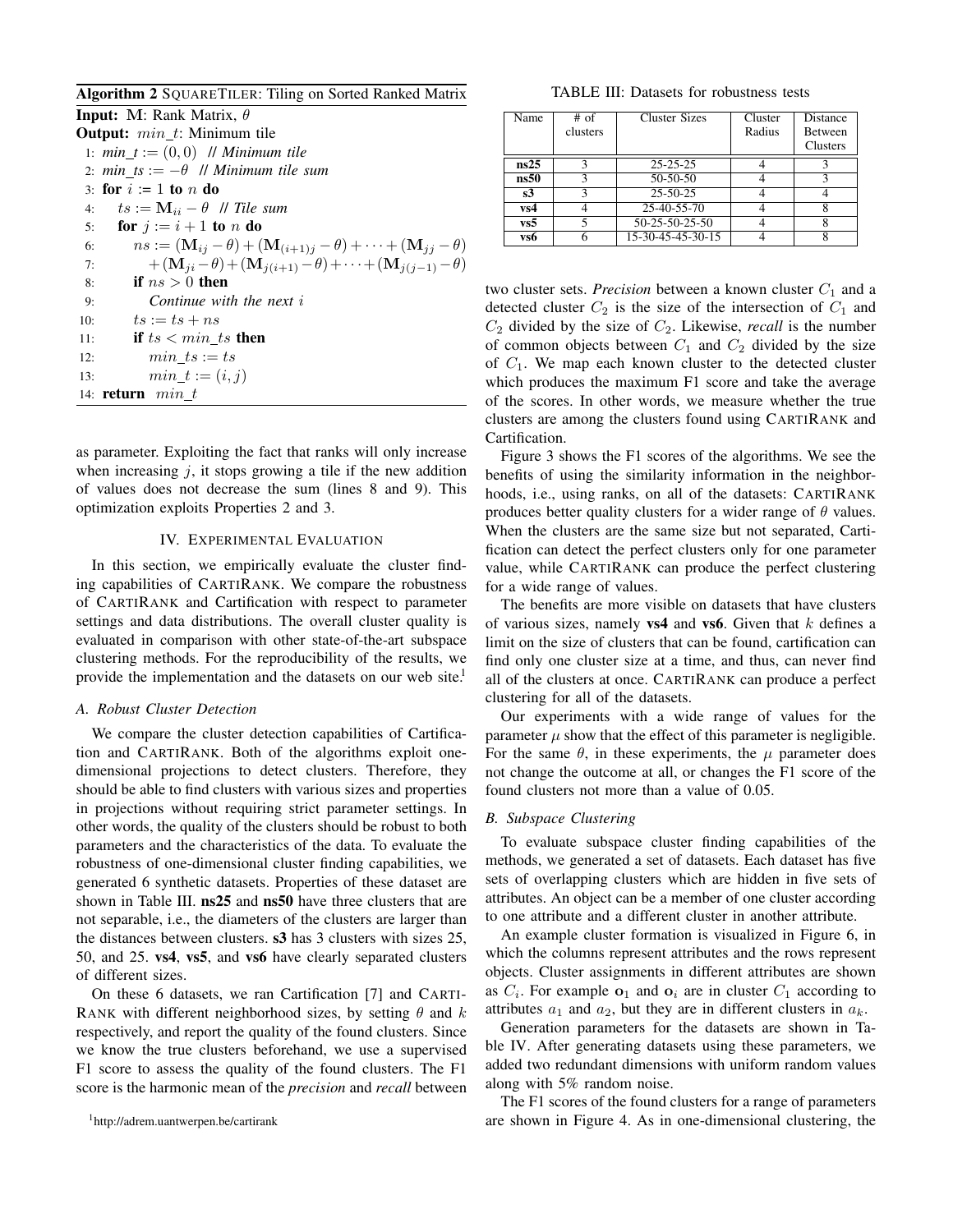

Fig. 3: F1 Scores of the methods for a range of parameters

TABLE IV: Generation parameters of subspace cluster datasets

| Name    | Cluster # | Attributes/Cluster | Cluster Sizes | Attribute # |
|---------|-----------|--------------------|---------------|-------------|
| $SVS-1$ | $15 - 25$ | 2-6                | 50-100        | $10-30$     |
| $SVS-2$ | 15-25     | 2-6                | 50-150        | $10-30$     |
| $SVS-3$ | 15-25     | 2-5                | 50-200        | $10-30$     |

qualities of the clusters produced by CARTIRANK are always in a certain interval. For the optimal parameters settings, the quality of the found clusters are comparable. There is a catch however: Figure 7 shows the number of clusters found by each of the methods. We can see that cartification outputs so many clusters that they can not be put to good use in practical scenarios. Clusters found by CARTIRANK are orders of magnitude less redundant.

We compare the quality of CARTIRANK with two other state-of-the-art subspace clustering algorithms. Figure 5 shows the F1 scores of CARTIRANK, Cartification, PROCLUS [4], and STATPC [5] for subspace clustering datasets. We optimized the parameters of the algorithms for the best results. As expected, PROCLUS can cope neither with overlapping clusters nor with noise. STATPC uses an approximation, and obviously, its assumptions do not hold for the datasets under consideration. Moreover, optimizing the complex parameters of STATPC is not trivial.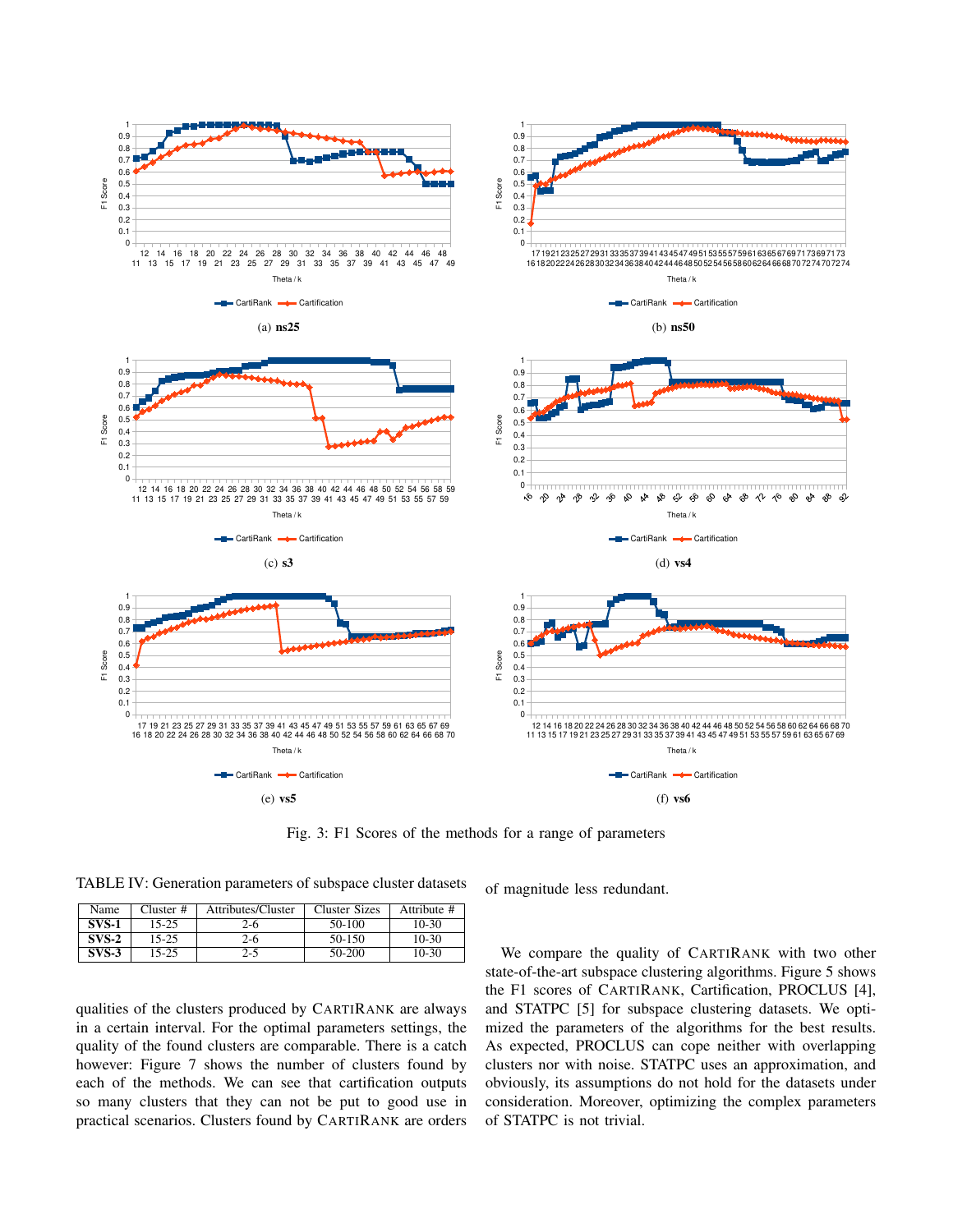

Fig. 4: Quality of the subspace clusters



Fig. 5: The best clusters found by the different algorithms

# V. CONCLUSION

In this paper, we tackle the problem of detecting subspace clusters. Following our previous work [2], [7], [8], we exploit local neighborhoods by transforming a relational database into sorted ranked neighborhood matrices. We study the properties of this matrix and show the relation between minimal tiles in the matrix and the cluster structures in the data. We propose a method that exploits the intrinsic properties of the matrix to efficiently find interesting tiles in them.

In contrast to the binary neighborhood databases used in



Fig. 6: Subspace clusters in synthetic datasets

*cartification*, ranked matrices preserve the similarity information in the neighborhoods. Therefore, mining subspace clusters by using the ranked neighborhood matrices is more robust to both input parameters and the formation of the clusters. Moreover, CARTIRANK produces a manageable number of clusters, making it a better fit for practical use.

The use of ranked neighborhoods matrices however comes at a cost: the computations on these matrices are more costly and require more memory. Although exploiting the properties of sorted ranked neighborhood matrices improves the core performance drastically, CARTIRANK is still slower than the